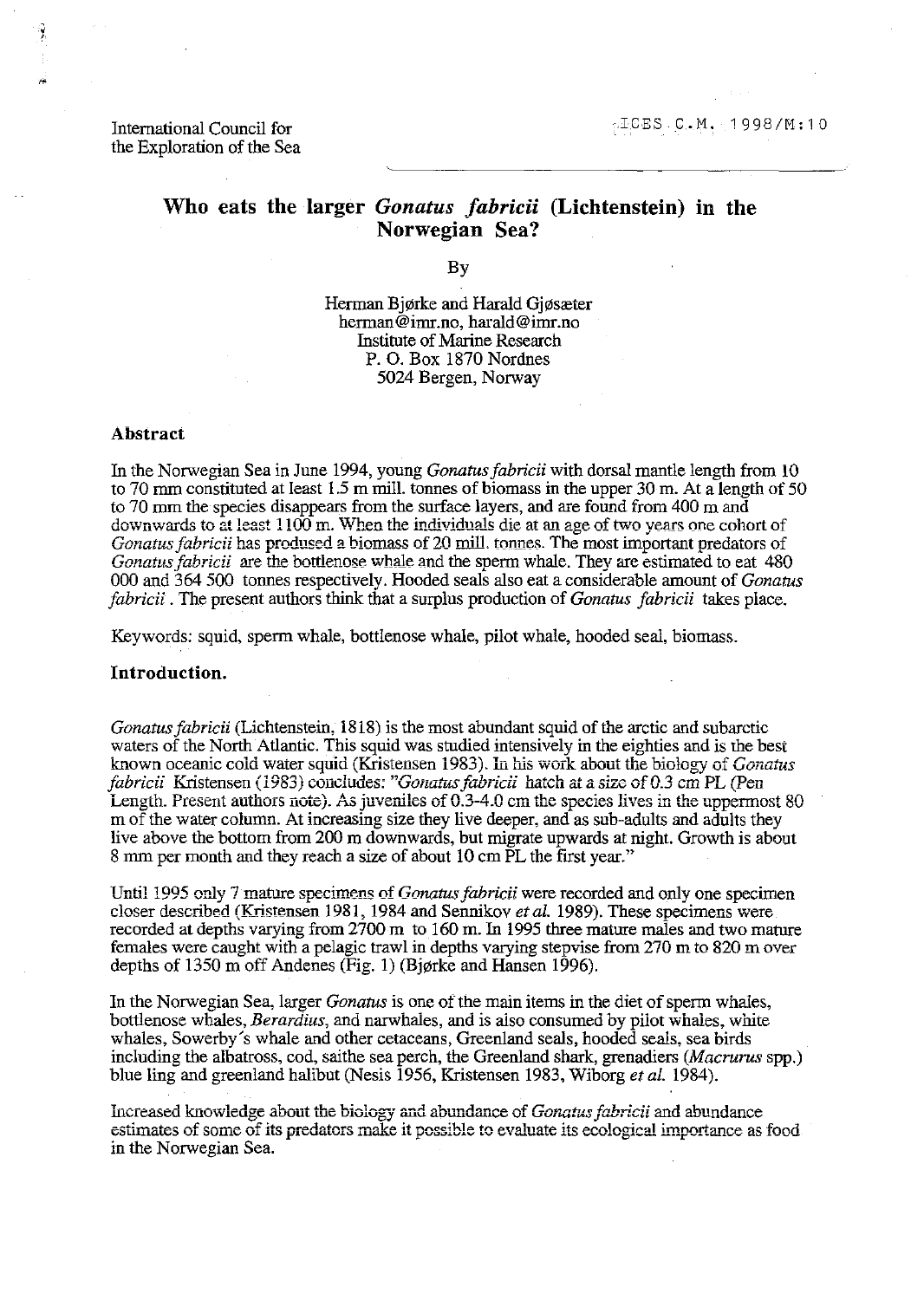

Fig. 1. Abundance of young *Gonatus fabricii* during summer 1994. Catch of *Gonatus* in kilogrammes per 30 min trawl haul in the surface layers. 1=Trawl stations. 2=Catch of *Gonatus* larger than 200 mm ML and of recordings of mature specimens,

e Provincia de

 $\sim$   $\alpha_{\rm T}$ 

Lingual.

 $\epsilon_{\rm{max}}$ 왕다  $\mathbf{r}=\mathbf{r}+\mathbf{q}$ 

医异形的

de sit

一本

## **Materials and methods**

Sampling

Materials were mainly collected during four cruises; one in the period 30 May-IS August 1994 covering most of the Norwegian Sea (Dalpadado *et aL* 1998), one in the period 17-21 july 1996 off Andenes, Norway (Fig 1), one in the period 20 July-15 Aug. 1996 covering the Norwegian Economica. Zone and one in the period 8-18 April 1998 off Møre, Norway (Fig

 $\label{eq:2.1} \frac{1}{2} \mathcal{M}_{\rm eff} \left( \frac{1}{2} \right) = \frac{1}{2} \left[ \frac{1}{2} \left( \frac{1}{2} \right) \left( \frac{1}{2} \right) \left( \frac{1}{2} \right) \right] \left( \frac{1}{2} \right)$ 

than the prop-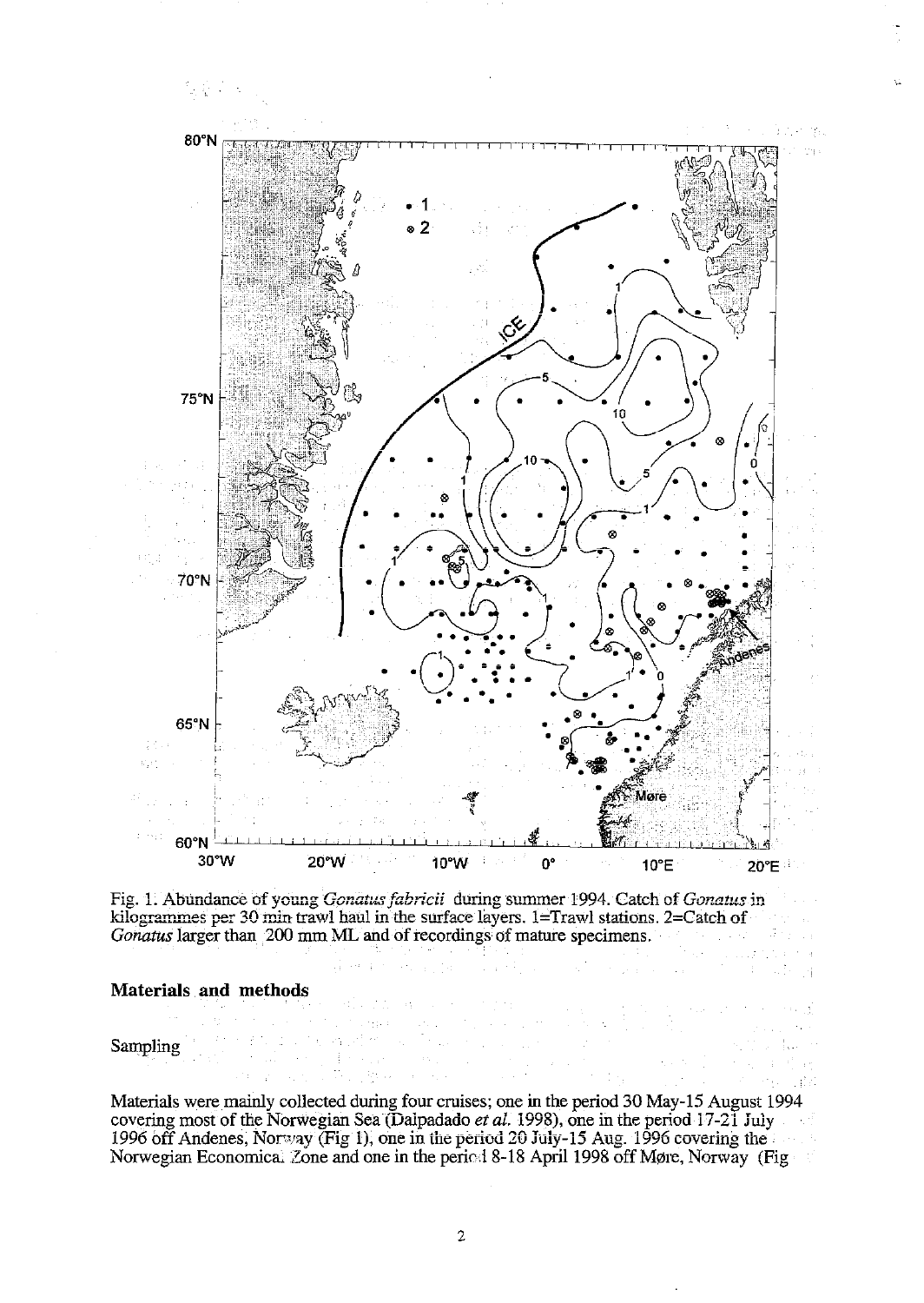I). In addition, deep pelagic trawl hauls have been made occasionally during summer cruises in the Norwegian Sea.

The materials were sampled with a pelagic Akra trawl with an opening of 3Om\*30m (Valdemarsen and Misund, 1995, Dalpadado *et al.* 1998).

## Biomass of smaller *Gonatus*

The pelagic trawl used during the 1994 summer coverage was fishing at the surface with a speed of 2.5 to 3 knots, and the duration of the haul was 30 min. Nothing is known about the herding effect on *Gonatus.* Godø et al. (1994) found insignificant herding effect of the large meshes in front of the trawl on cod larvae smaller than  $65$  mm and W. Valdemarsen (Institute of Marine Research, Norway, *pers. comnm.)* estimated an effective catching opening of 30 m'±l Om2 of the trawl in sampling young cod. Using the same reasoning for *Gonatus,* the integrated amount of young *Gonatus* in Fig. 1 constituted 3.0, 2.0 and 1.5 mill. tonnes with an effective catching opening of  $20m^2$ ,  $30m^2$  and  $40m^2$  respectively. Assuming an effective catching opening of  $40m^2$  the biomass of *Gonatus* shown on Fig 1 constitute 1.5 mill. tonnes. The biomass estimates are based on trawl catches in the upper  $30$  m. This is a very low estimate since theoretically only  $6.32 \, (40^2)$  m of the water column is sampled effectively. Usually a continous layer of plankton and juvenile fish is observed in the upper 50-60 m during summer and autumn surveys made in these waters (Sundby *et al.* 1989). Dalpadado *et al.* (1998) refers to the computer program doing the integrating. The program integrates a variable over an area to estimate the total amount present.

## Length-weight relationship

Based on data on length and weight from the field in 1996, a length-weight relationship for *Gonatus* was established. The data comprised 34 length and weight measurement of *Gonatus* in the length range 100 to 360 mm ML for the two sexes combined: The length-weight relationship was described by the equation  $W=aL^b$ , where W is weight in grams and L is dorsal mantle length in mm. A linear regression of log-transformed data gave  $a=1.912 \cdot 10^{-5}$  and *b=2\_99\_* The observations and the estimated relationship are shovn on Fig. 2\_



Fig. 2. Length-weight relationship for *Gonatus* (sexes combined) based on a field study including 34 specimens in 1996. The observations are shown together with the modelled relationship according to the equation  $W=1.912 \cdot 10^{-5} \cdot L^{2.99}$ .)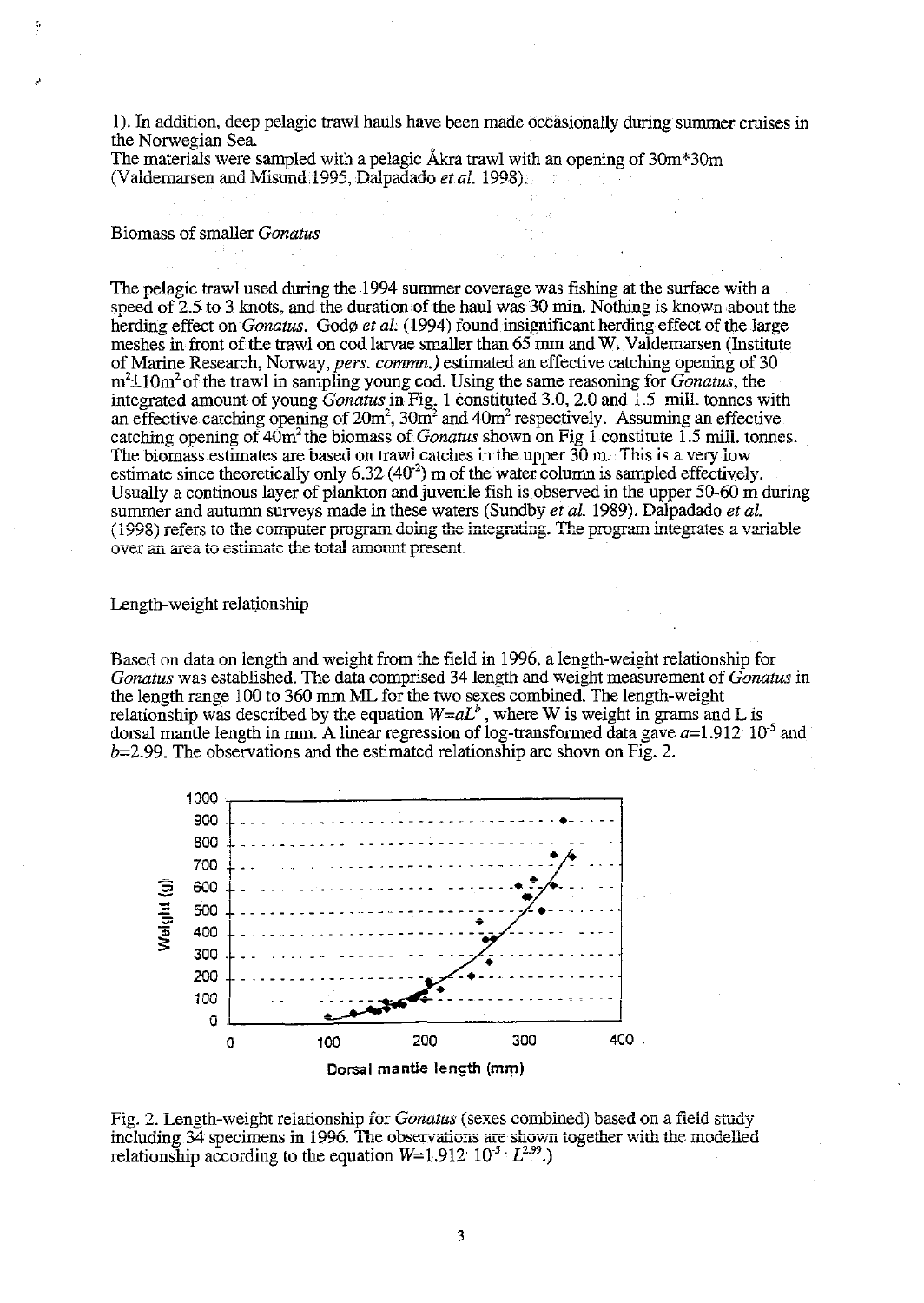### Biomass estimates of larger *Gonatus*

In order to estimate the biomass production of *Gonatus* in the Norwegian Sea a simple model was made. The model have the following assumtions: *Gonatus* live for two years (Arkhipkin and Bjørke in prep.) and the instantaneous mortality rate is constant over the first  $23$  months (equalling  $0.06$  month<sup>-1</sup>), when 95% of the individuals have died. The remaining 5% of the cohort spawn and die in the  $24<sup>th</sup>$  month. Growth in length is constant and equals 14 mm month<sup>-1</sup> Weight is related to length according to the equation Weight=1.912<sup>-10-5</sup> Length<sup>2,99</sup> when weight is measured in grams and lenght in mm. All individuals are assumed to be hatched in January. The calculations are further based on a measured biomass in July of 1.5 million tonnes, corresponding to 140 billion individuals, and number hatched in January is then 275 billion individuals. The production is calculated by multiplying the number of individuals dying each month by their mean weight.

The production (Fig. 3) is seen to increase slowly from almost nil during the first month to about 1 million tonnes near the end of the two-year life cycle. When the spawning stock, constituting about 7.5 million tonnes die in connection with spawning the output production reaches 8 million tonnes in month no. 24. During this period the cumulative production, however, amounts to more than 20 million tonnes, of which 85% are output during the second year of life. In a steady situation, the production of one cohort during its lifetime is equal to the total production of one cohort during one year. This means that about 20 million tonnes of *Gonatus* dies of natural causes each year.



Fig. 3. Output from the production of *Gonatus fabricii* described in the text.

fiscar de l

## Biology of Gonatus fabricii

Distribution

Gonatus fabricii is found in offshore arctic and subartic waters of the northern North Atlantic from the Newfoundland Basin, around Greenland and eastwards to the Barents Sea (Roper et al. 1984).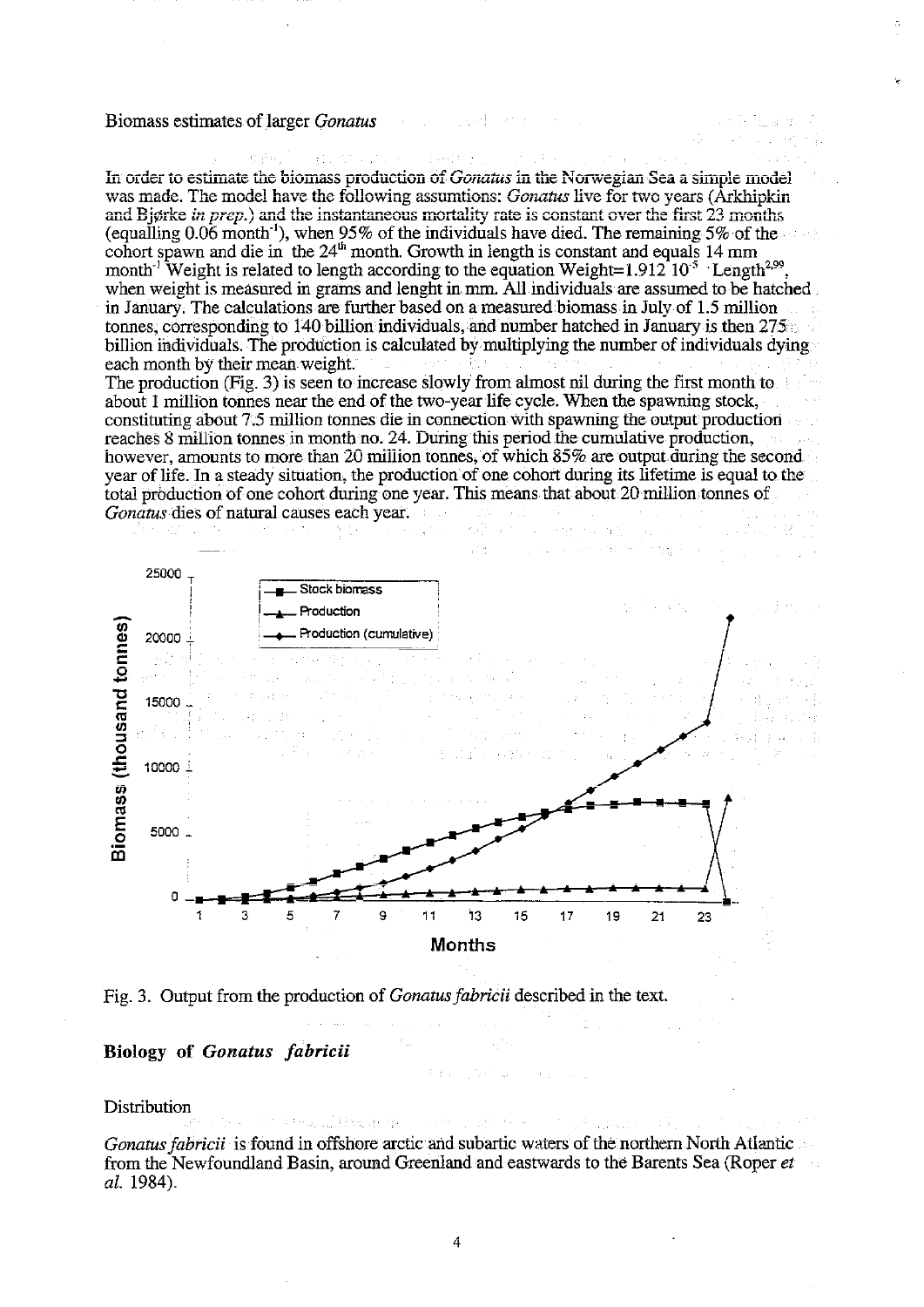## Hatching and spawning area

**Nesis (1965) assumed that** *Gonatus* **did not make any significant spawning migration. Bjørke** and Hansen (1996) suggested that *Gonatus fabricii* females matured at lengths between 190 and 250 mm while males did so at smaller lengths.

Monten and

Fig. 1 shows recordings of mature *Gonatus fabricii* by other authors ( Kristensen 1981, Sennikov *et al.* 1989) and of specimens larger than 200 mm sampled in the period 1995-1997. Larger *Gonatus* seems to be distributed all over the Norwegian Sea (Fig. 1), and are caught whenever the a trawl haul is made at depths of 1000 m or deeper. This distribution and the distribution of younger specimens (Fig. 1) indicate that spawning and hatching takes place over large areas. Wiborg (1979) suggested that areas with high abundance of bottlenose whale could be spawning ground for *Gonatus fabricii* since *Gonatus* is the main food item for bottlenose whale (Fig. 5). Bjørke *et al.* (1997) found eggs of *Gonatus* off Andenes (Fig. 1) in July.

## **Hatching period**

By backcalculating length distribution Bjørke (1995) suggested that hatching took place during most of the year with a maximum in January-February. Specimens of *Gonatus fabricii* smaller **than 10 mm; i. e. less than one month old have been recorded in plankton sampled off the** Norwegian shelf in **January**, April and July.

#### Vertical distribution oflarger *Gonatus*

During the preliminary sampling in 1997 off Andenes three hauls of three hrs. duration were taken in 1000-900 m, 800-700 m and 600-500 m to locate the vertical distribution of *Gonatus fabricii* . Individuals larger than 200 mm were only found in the deepest haul. Most of the hauls were later taken at depths of 1100 m, which was the maximum depth of the gear. The sampling was done with 24 hrs. daylight. *Gonatus fabricii* larger than 200 mm have, however, been sampled in shallower depths (Sennikov *et al.* 1989, Wiborg 1984), and during a cruise in April 1998 *Gonatus fabricii* larger than 200 mm were found at depths as shallow as 400 m both day and night. This was at the bottom of a scattering layer extanding from 250 to 400 m (Skjoldal *et al.* 1993). However, *Gonatus fabricii* larger than 200 mm were recorded at all depths down to 1200 m which was the maximum depth fished.

## Shoaling

**Nesis (1965) and Kristensen (1983) reports that** *Gonatus* **is a shoaling squid. When trawling at random in the Norwegian Sea at depths larger than 1000 m (Fig. 1) one or more** *Gonatus* **larger than 200 mm were always caught. From this it can be concluded that** *Gonatus* **does does not** seem to be shoaling when it becomes larger.

#### Predators

Of the mammals mentioned above which prey upon larger *Gonatus* the abundance of sperm whale, bottlenose whale and hooded seal in the Norwegian Sea can be estimated. The cephalopod consumption by sperm whale, bottlenose whale and hooded seal is further investigated. Hence it is possible to make a rough estimation of the consumption of *Gonatus fabricii* by some of these predators.

## **Sperm whale as predator**

Fig. 4 shows the distribution of sperm whales *(Physeter macrocephalus)* in the Norwegian Sea during summer 1995. They are distributed all over the Norwegian Sea, but there is a tendency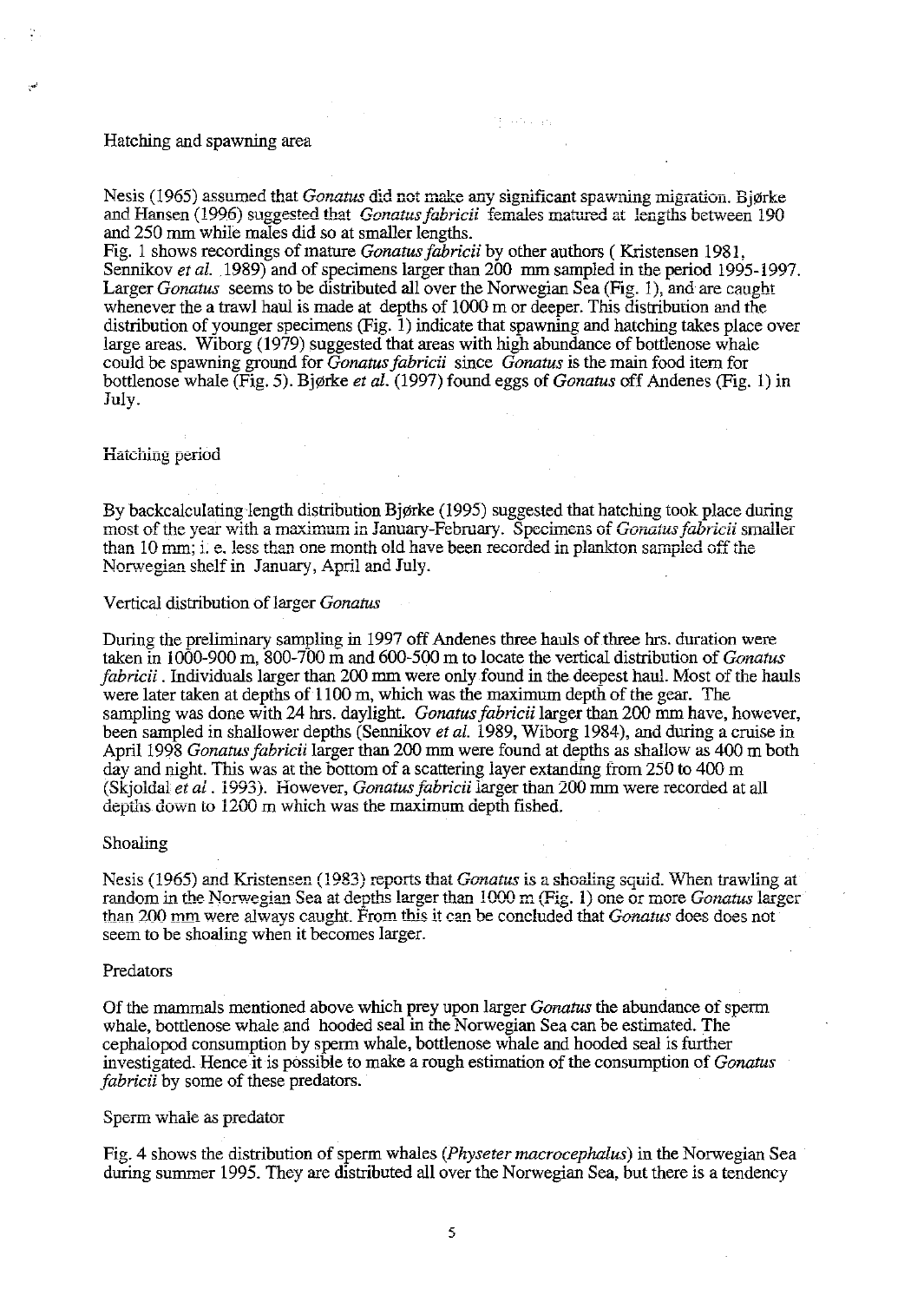

 $\sum_{i=1}^{n}$ 



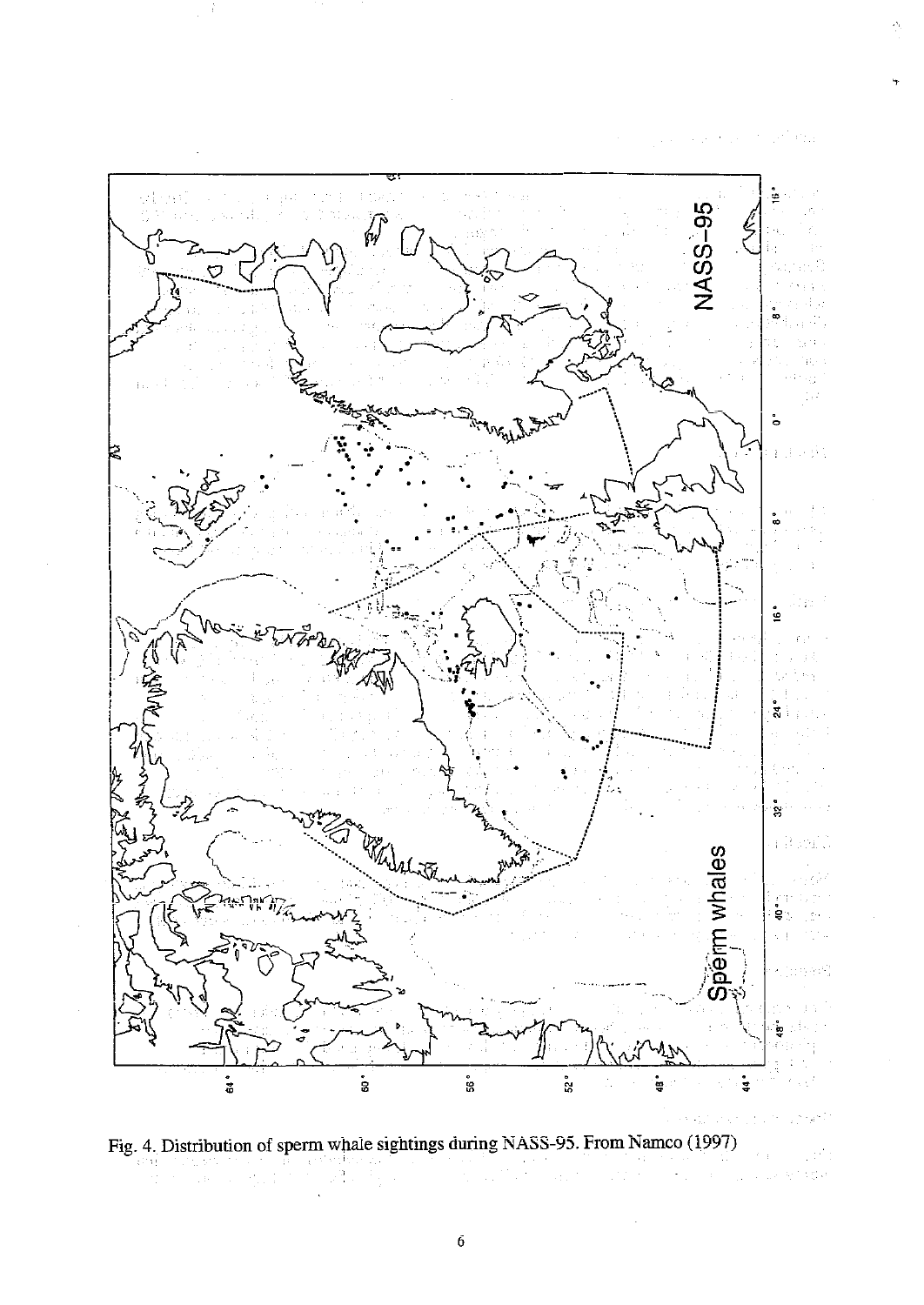to concentrate in the eastern part of the ocean. Usually cephalopods are the mam diet of sperm whales (Kawakami 1980), but Roe (1969) found that fish was the dominant food of the sperm whales caught off Iceland. This was later confirmed by Martin and Clarke (1986), and they found that squids belonging to the families cranchidae and histioteutidae contributed 25% and **38% to the weight of cephalopods eaten and gonatidae 9%.** 

The food of sperm whale from the Norwegian Sea is not investigated, but Hjort and Ruud (1929) classified it as large fish and squids. Benjarninsen ( IMR, Bergen *pers. comm. )*  investigated briefly the stomach contents of 12 sperm whales caught off Andenes during the summer 1971. Two of the stomachs were empty, four contained beaks of squids only, and six both beaks and fish remains. Santos *et al.* (1996) found that *Gonatus* sp. constituted more than  $90\%$  of the stomach content in weight of six sperm whales stranded near Aberdeen, and they suggested that concentrations of spawning *Gonatus fabricii* probably represent an important recource for sperm whales in the North Atlantic. This is also suggested by Clarke (1996) and the present authors believe that *Gonatus fabricii* is the main food item for the sperm Whales in the Norwegian Sea. During the sampling of the larger *Gonatusjabricii* shown in Fig. 1, 189 kg of cephalopods were sampled and 72% of this represented the octopod *Cirroteuthis mulleri*  (Eschricht). This is, however, a slow swimming species and is oversampled compared to the much quicker *Gonatus fabricii,* but it might be eaten by the sperm whale. Of other cephalopod species was only found one specimen of *Teuthowenia megalops*.

Christensen *et al.* (1992) estimated the abundance of sperm whales in the northern part of the Norwegian Sea to be 2500 individuals. 0ien (IMR Bergen, Norway, *pers. comm)* estimated roughly the average weight of the sperm wales to be 30 tonnes with a daily consumption of 3 % of bodyweight. Øien supposed that the sperm whale was to be found in the Norwegian Sea for about six months, allthough there were indications that some were to be found for a longer period. Using these and Santos et al. (1996) numbers (90 %), the total consumption of *Gonatus fabrcii* by sperm whale is calculated to be 364500 tonnes per year .



Fig. 5. Locations of bottlenose whale *(Hyperoodon ampullatus)* caught by Norwegian whalers in the period 1938-1972. From Benjaminsen and Christensen 1979.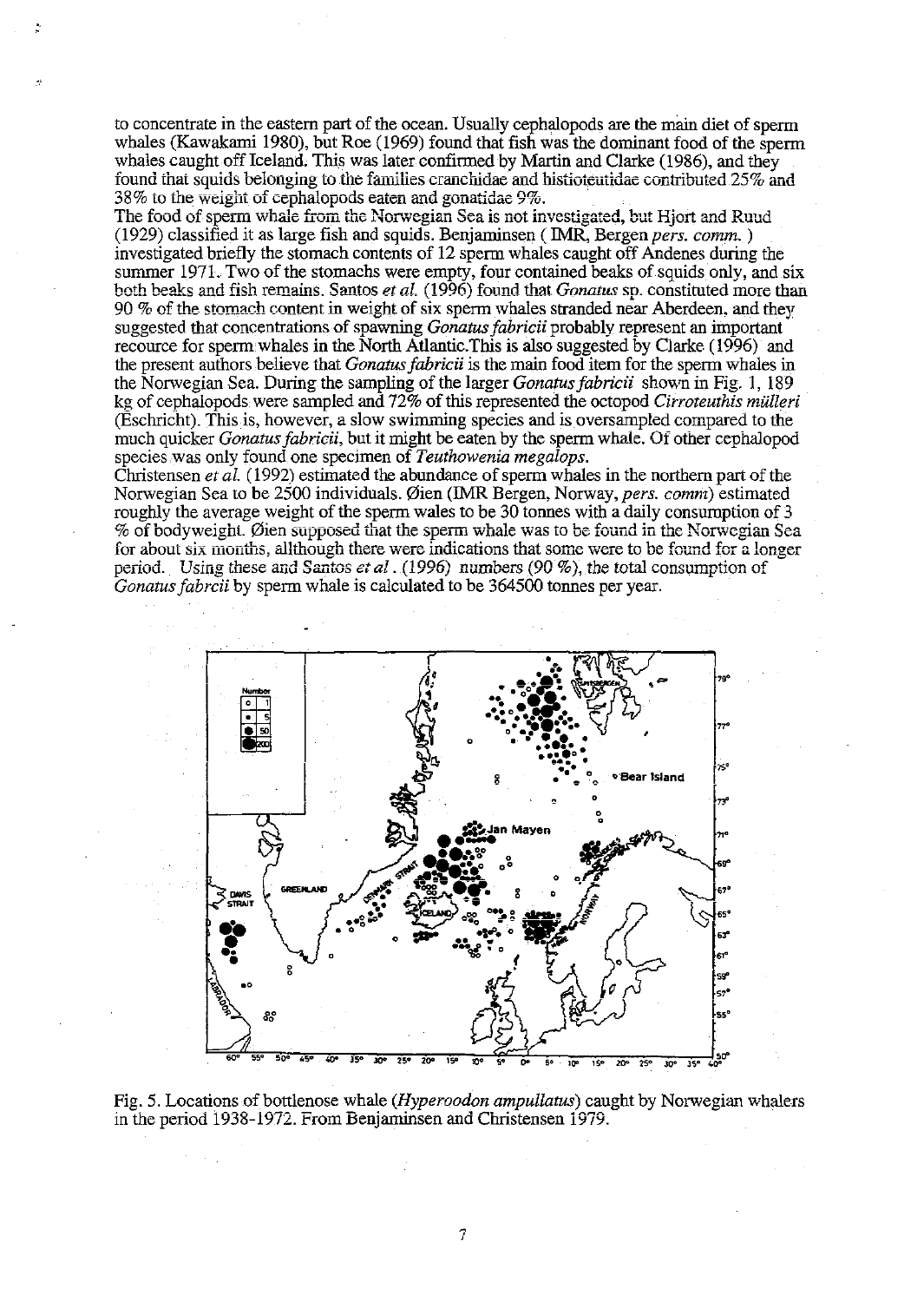#### Northern bottlenose whale as predator

Nammeo (1995) made a sighting estimate of 8827 bottlenose whales (*Hyperoodon ampullatus*) in the North Atlantic. Use of correction factors due to the long dive time of this species led to an estimate of around 40,000 animals. Benjaminsen and Christensen (1979) investigated the stomach content of 46 bottlenose whales caught northeast off Iceland in 1976. Of these 40 had eaten only Gonatus fabricii while four had eaten fish and Gonatus fabricii. The bottlenose sighting map for the 1995 surveys shows that bottlenose whales also was observed outside the Norwegian Sea i. e. in the Irminger Sea and south of Iceland (Nammco 1995). In this area the distribution of G. steenstrupi overlaps that of G. fabricii so theoretically some of the 40,000 whales could have eaten G. steenstrupi. Sigurdjónsson and Vikingsson (1992) assumed that 95 percent of the prey groups of the bottlenose whale consisted of cephalopods. In the 1987 surveys the area northeast of Iceland towards Jan Mayen had far the greatest abundance of bottlenose whales (75%) (Sigurdjónsson and Vikingsson 1992). Assuming the same distribution in the 1995 surveys this means that at least 75 % of the 40,000 whales were recorded in the North Atlantic where only *Gonatus fabricii* is to be found. Assuming the number of bottlenose whales around Iceland and adjacent waters to be 41625 whales, Sigurdjónsson and Vikingsson (1992) estimated the consum of cephalopods to be 650.851 tons. This means that at least  $480,000$  (75%) tonnes of *Gonatus* sp. eaten by the bottlenose whale is *Gonatus fabricii*. Write is *Gondus jabricu*.<br>Hooded seal as predator

 $\label{eq:2} \frac{1}{2} \frac{1}{2} \frac{1}{2} \frac{1}{2} \frac{1}{2} \frac{1}{2} \frac{1}{2} \frac{1}{2} \frac{1}{2} \frac{1}{2} \frac{1}{2} \frac{1}{2} \frac{1}{2} \frac{1}{2} \frac{1}{2} \frac{1}{2} \frac{1}{2} \frac{1}{2} \frac{1}{2} \frac{1}{2} \frac{1}{2} \frac{1}{2} \frac{1}{2} \frac{1}{2} \frac{1}{2} \frac{1}{2} \frac{1}{2} \frac{1}{2} \frac{1}{2} \frac{1}{2} \frac{$ 

The Control of the Constitution and

The West Ice stock of hooded seal (Cystophora cristata), which spend most of their life in the Norwegian Sea may count in the order of 250 000 animals, with an average weight of 170 kg (Folkow and Blix 1995).

Potelov et al. (1997) investigated stomach content of hooded seal during moulting off the east coast of Greenland and found that Gonatus fabricii constituted 79.2 % of the prey biomass in the few stomach with contents. Polar cod (Boreogadus saida) and the amphipod Themisto sp. constituted 15.7 % and 5.1 %, respectively. During moult the seals eats very little. Folkow and Blix (1995) examined the distribution and diving behaviour of hooded seals and found that they may dive repeatedly to  $>1,000$  m, but usually dive to 100-600 m depth. After moult the satellite tagged seals performed excursions which lasted for approximately 3-7 weeks to such distant areas as the waters off the Faroe Islands, the Irminger Sea, north/northeast of Iceland, areas in the Norwegian Sea and along the continental edge from Norway to Bear Island. Investigations of the seals diet in this areas have not been made, but the the authors suggested that the spatial and temporal distribution of the seals off the Faroe Islands and west of Ireland correlated well with the known distribution of the blue whiting (Micromesistus poutassou). The tagged seals spent 16 % of the seal days in these areas. They were calculated to consume 105 000 tonnes of blue whiting during this period. In the Irminger Sea the seals spent 3.8  $\%$  seal days and the authors suggested that the seals most likely fed on redfish. The consumtion of redfish was estimated to be 18 000 tonnes. In the ice covered area off east Greenland the tagged seals spent 38 % seal days. This is much more than what is needed for breeding and moulting when the seal is fasting. It is thus reasonable to believe that at least 100 000 tonnes of *Gonatus* is consumed by the hooded seal in this area.

#### Pilot whale as predator.

The Pilot whale (*Globicephala melas*) is known to be a squid eater (Desportes and Mouritsen 1988, Nesis 1965). Desportes and Mouritsen (1988) investigated the diet of pilot whales caught at the Faroe Islands. In years when *Todarodes saggitatus* was present beaks of this species was found in all the stomachs, and represented 96 % of the beaks. Gonatus sp. appeared in 40  $\%$  of the stomachs but contributed only 4  $\%$  of the beaks. In years when no Todarodes were landed, Gonatus sp. was recorded in 80 % of the stomachs and represented 80 % of the beaks, The Gonatus species eaten was most probably Gonatus fabricii since the whales were reported to feed north of the Faroe Islands. However, the pilot whale is not very common in the Norwegian Sea (Christensen, IMR, Bergen, Norway pers. commn.). Although

 $\mathcal{O}(\mathcal{F})$  , and  $\mathcal{O}(\mathcal{F})$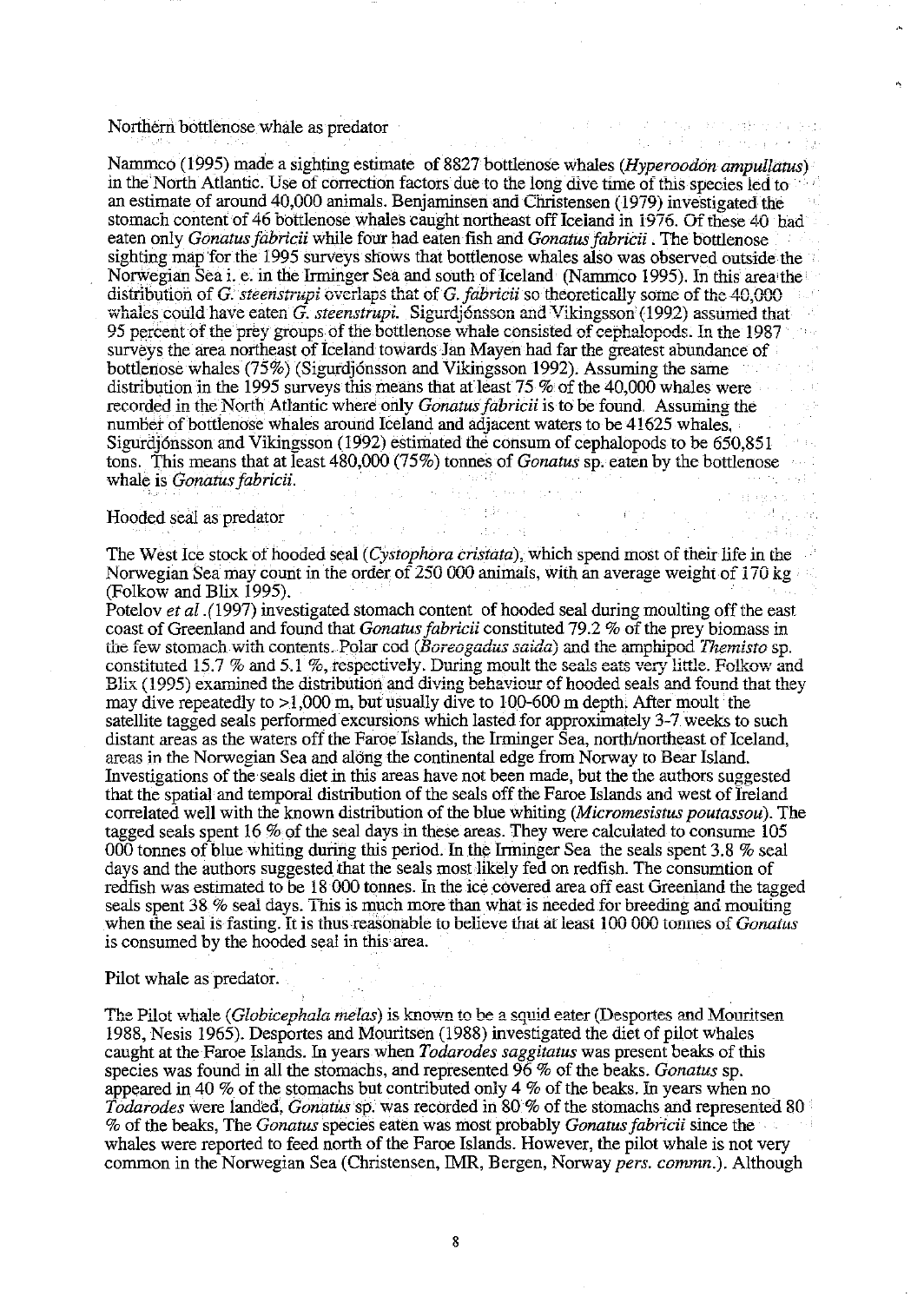in most probably feed on *Gonatus fabricii* in the Norwegian Sea occationally, the biomass consumed is probably small compared to that of the sperm vhale.

### Discussion

A yearly production of 20 mill tonnes of *Gonatus* is rather high, knowing that the spawning stock of herring in the Norwegian Sea is about 9 mill. tonnes. Nesis (1997), however, investigated the yearly production of gonatid squids in the subartic North Pacific and estimated the yearly production to be in the order of 50-80 mill, tonnes. Hence a yearly production of 20 mill, tonnes in the Norwegian. Sea seems to be in the right order of magnitude. Before the spayning takes place and the individuals die the production is about 15 mill. tonnes. Most probably it is this production that is preyed upon. Summing up the amount of Gonatus eaten by the assumed most important predators the amount eaten is around 1 mill. tonnes. If the calculations above is correct, this means that 14 mill, tonnes of *Gonatus* could be eaten by the other predators mentioned above. This amount is rather high and the present authors think that some of the *Gonatus* is not eaten by the predators mentioned above and that a surplus production of Gonatus occur.

This is supported by the fact that in 1890, before the hunting on the bottlenose whale started, the stock of bottlenose whale was estimated to be in the order of 120 000 specimens (Christensen I. IMR pers. commn.).

Although both the model and the assumptions underlying may be questioned, these results indicate that *Gonatus* in these areas provide a substantial food supply to its predators.

#### Conclusions

The yearly production of *Gonatus fabricii* in the Norwegian Sea is estimated to be 20 mill. tonnes. The most important predators of *Gonatus fabricii* are the bottlenose whale and the sperm whale. They are estimated to eat 480 000 and 364 500 tonnes respectively. Hooded seals also eat a considerable amount of *Gonatus fabricii*. The present authors think that a surplus production of *Gonatus fabricii* takes place.

#### References

- Benjaminsen, T and Christensen, I. (1979). The natural history of the bottlenose whale, *Hyperoodon ampullatus* (Foster), in: Winn, Howard E.; Olla, B. L., eds. Behavior of marine animals.: Plenum Publishing Corporation, 3: 143-164.
- Bjørke, H. (1995). Norwegian investigations on Gonatus fabricii (Lichtenstein) (1995). ICES C. M./. 1995; K:12.: 13 pp.
- Bjørke, H. and Hansen, K. (1996). Recordings of mature *Gonatus fabricii* (Lichtenstein) off the Norwegian coast. ICES CM 1996/K:17: 11 pp.
- Bjørke, H., Hansen, K. and Sundt, R. C. (1997). Egg masses of the squid Gonatus fabricii (Cephalopoda, Gonatidae) caught with pelagic trawl off northern Norway. Sarsia. 82(2): 149-152.
- Christensen, I., Haug, T. and Øien, N. (1992). Seasonal distribution, exploitation and present abundance of stocks of large baleen whales (Mysticeti) and sperm whales (Physeter *macrocephalus*) in Norwegian and adjacent waters. ICES J. mar. Sci.; 49: 341-355.
- Clarke, M. R. (1996). Cephalopods as prey . 3. Cetaceans. Philosophical Transactions of the Royal Society of London Series B - Biological Sciences. 351(1343): 1053-1065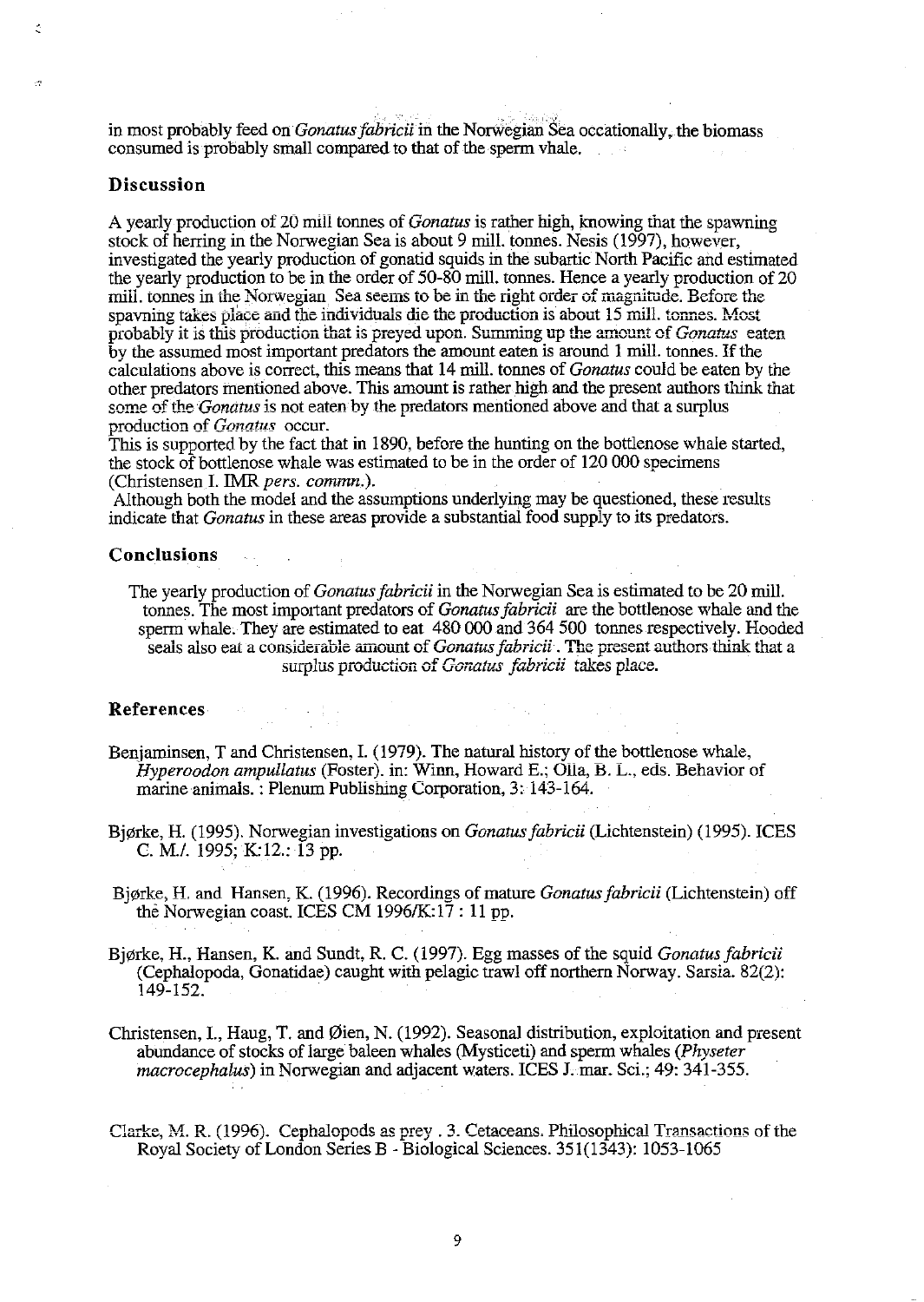- Dalpadado, P Ellertsen, B., Melle, W. and Skjoldal, H. R. (1998). Summer distribution· patterns and biomass estimates of macrozooplankton and micronecton in the Nordic Seas. Sarsia.; 83: 103-116.
- Desportes, G. and Mouritsen, R. (1988). Diet of the pilot whale, *Globicephalus melas* , around the Faroe Islands. ICES C. M. 1988. N:12:  $15$  pp.  $\frac{1}{2}$  is the contract of the contract of the contract of the contract of the contract of the contract of the contract of the contract of the contract of the contract

Folkow, L. P. and Blix, A. S. (1995). Distribution and diving behaviour of hooded seals. in: Blix, A. S.; Walløe, L.; Ulltang, Ø., eds. Whales, seals and man. : Elsevier Science B. V.; 1995: 193-202. .

Sunday of Sunday Re

- Godø, O. R., Valdemarsen, J. W. and Engås, A. (1994). Comparison of efficiency of standard and experimental juvenile gadoid sampling trawls. ICES mar. Sci. Symp. 196: 196-201.<br>1964: The constitution of the constitution of the constitution of the constitution of the constitution of the<br>1965: The constitution of the constitution of the constitution of the constitution of the constitution
- Hjort, J. and Ruud, J. T. (1929). Whaling and fishing in the North Atlantic. Rapp. P.-v. Reun. Cons. int. Explor. Mer. 56: 1-123.
- Kawakami, T. (1980). A review of sperm whale food. Scientific Reports of Whales Research Institute 32: 199-218.<br>Kristensen, T. K. (1981). First record of a mature female of the squid *Gonatus fabricii*
- **(Lichtenstein 1818) (Cephalopoda: Teuthoidea). Steenstrupia. 7(5): 101-108.**
- Kristensen, T. K. (1983). *Gonatus fabricii.* in: Boyle, P. R., ed. Cephalopod life cycles.

Volume I. Species accounts. London: Academic Press; 159-173. 475 pp.<br>
Subsequence of the contract of the contract of the contract of the contract of the contract of the contract of the contract of the contract of the contr Kristensen, T. K. (1984). Biology of *Gonatusjabricii* (Lichtenstein, 1818) from West Greenland waters. Meddr Grønland, Biosci. 13: 3-17.

 $\sigma$  and  $\sigma_{\rm eff}$ 

ar Se

- Martin, A. R. and Clarke, M. R. (1986). The diet of sperm whales *(Physeter macrocephalus)* captured between Iceland and Greenland. J. Mar. Biol. Ass. U. K. 66(779-790). food/feeding ..
- Nammco (1995). Annual Report 1995. Annex 1. North Atlantic Marine Mammal Commision, Tromsøder skriver en en formen er en men en forskellige i den en sterke skriver en en sterke for de forskellige forskellige i den forskellige sterke forskellige forskellige sterke forskellige forskellige forskellige forske  $\gamma=\chi(\gamma) \langle \xi \xi \rangle$
- Nammco (1997). Annual Report 1997. Annex 3. North Atlantic Marine Mammal Commision, Tromsø.

on king Polanda Banti to Nesis, K. N.(1965). Distribution and feeding of young squids *Gonatusfabricii* (Licht.) in the Labrador Sea and the Norwegian Sea. Oceanologi(Translation of the Russian Okeanologiya by Scripta Technia Inc. for The American Geographical Union).; 5: 102-108.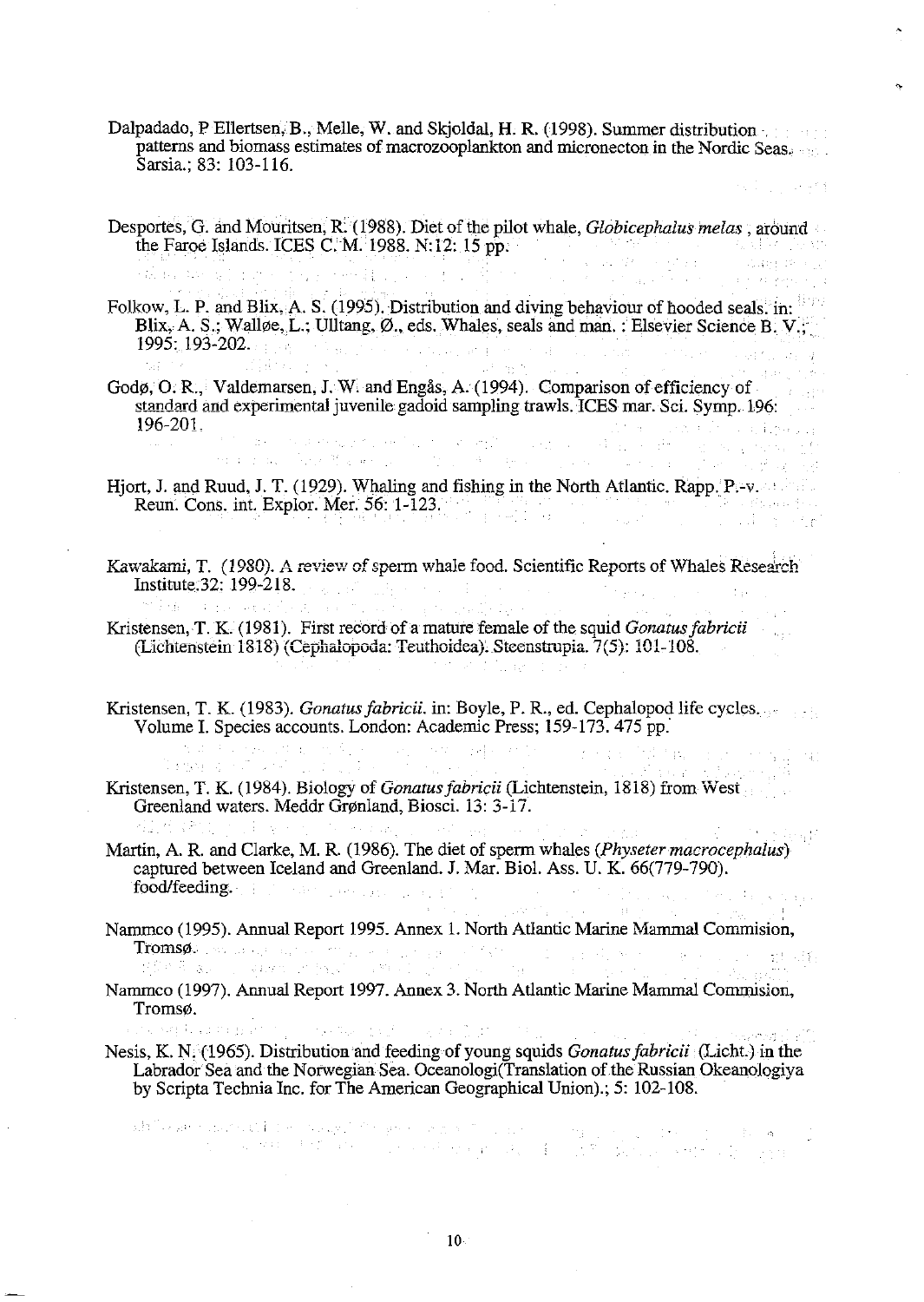Nesis, K. N. (1997). Gonatid squids in the subarctic North Pasific: ecology, biogeography, niche diversity, and role in the ecosystem. Program and Abstract. 63rd Annual Meeting American Malacological Union and the 30th Annual Meeting Western Society of Malacologists 21-27 June 1997. Santa Barbara California.

Ċ.

-A

- Potelov, V., Nilssen, K. T., Svetochev, V. and Haug, T. (1997). Feeding habits of harp *Phoca groenlandica* and hooded seals *Cystophora cristata* during moult (April-June) in the Greenland Sea. NAMMCO. 1997; SC/5/ME/8: 12pp.10-15 March 1997. Tromsø, Norway
- Roe, H. S. J. (1969). The food and feeding habits of the sperm whale *(Physeter catodon L.)* taken off the west coast of Iceland. J. Cons. int. Explor. Mer 33:93-102. .
- Roper, C. F. E.; Sweeney, M. J.; Nauen, C. E. (1984). FAO species catalogue, vol. 3. Cephalopods of the world. An annotated and illustrated catalogue of species of interest to **fisheries. FAO Fish. Synop. 1984; 125 Vol. 3: 277 p.**
- Santos, M. B., Pierce, G. J., Carter, T. J.,Hoskins, S.,Ross, H. M., Reid, R. J. and McKenzie, C. (1996). Stomac content of sperm whales stranded in the North Sea. ICES C. M. 1996; N:lO.
	- Sennikov, A. M., Muchin, S. G. and Bliznichenko, T. E. Distribution and trophic importance of juvenile squid *(Gonatus fabricii* Lichtenstein) in the Norwegian and Barents Seas in 1986-1988.ICES. C. M. 1989; K:15: 18 pp.
	- Sigurjonsson, **J**. and Vikingsson, G. A. Investigations on the ecological role of cetaceans in **Icelandic and adjacent waters. ICES c. M. 1992/. 1992; N:24. 23 pp.**
	- Skjoldal, H. R.; Noji, T. Giske, J., Fosså, J. H., Blindheim, J., and Sundby, S. (1993). Mare Cognocum. Science plan for research on Marine Ecology of the Nordic Seas (Greenland, Norwegian, Iceland Seas. Report. Institute of Marine <Research, Bergen **Norway, 162 pp.**
	- Sundby, S., Bjørke. H., Soldal, V. A.; and Olsen, S. (1989). Mortality rates during the early life stages and year-class strength of the northeast Arctic cod *(Gadus morhua L.)*. Rapp. P.-v. Reun. Cons. int. Explor. Mer. 191: 351-358.
	- Valdemarsen, J. W. and Misund, O. (1995). Trawl design and techniques used by Norwegian research vessels to sample fish in the pelagic zone. 135-144 in: Hylen, Arvid, ed. Presision and relevance of pre·rccruit studies for fishery managemant related to fish stocks in the Barents Sea and adjasent waters; 1994 jun 14-17;. Bergen: Institute of Marine Research; 323 pp.
	- Wiborg, K. F. (1979). *Gonatusfabricii* (Lichtenstein), en mulig fiskeriressurs i Norskehavei. *(Gonatusfabricii* (Lichtenstein), a possible fishery resource in the Norwegian Sea). Fisken Hav. 1: 33-46.
	- Wiborg, K. F., Beck, I. M. and Gj0sreter, J. (1984). The squid *Gonarusfabricii* (Lichiensiein) investigations in the Norwegian Sea and western Barents Sea 1982-1983. Coun. Meet. int. Coun. Explor. Sea. 1984; K: 19: 14 pp.